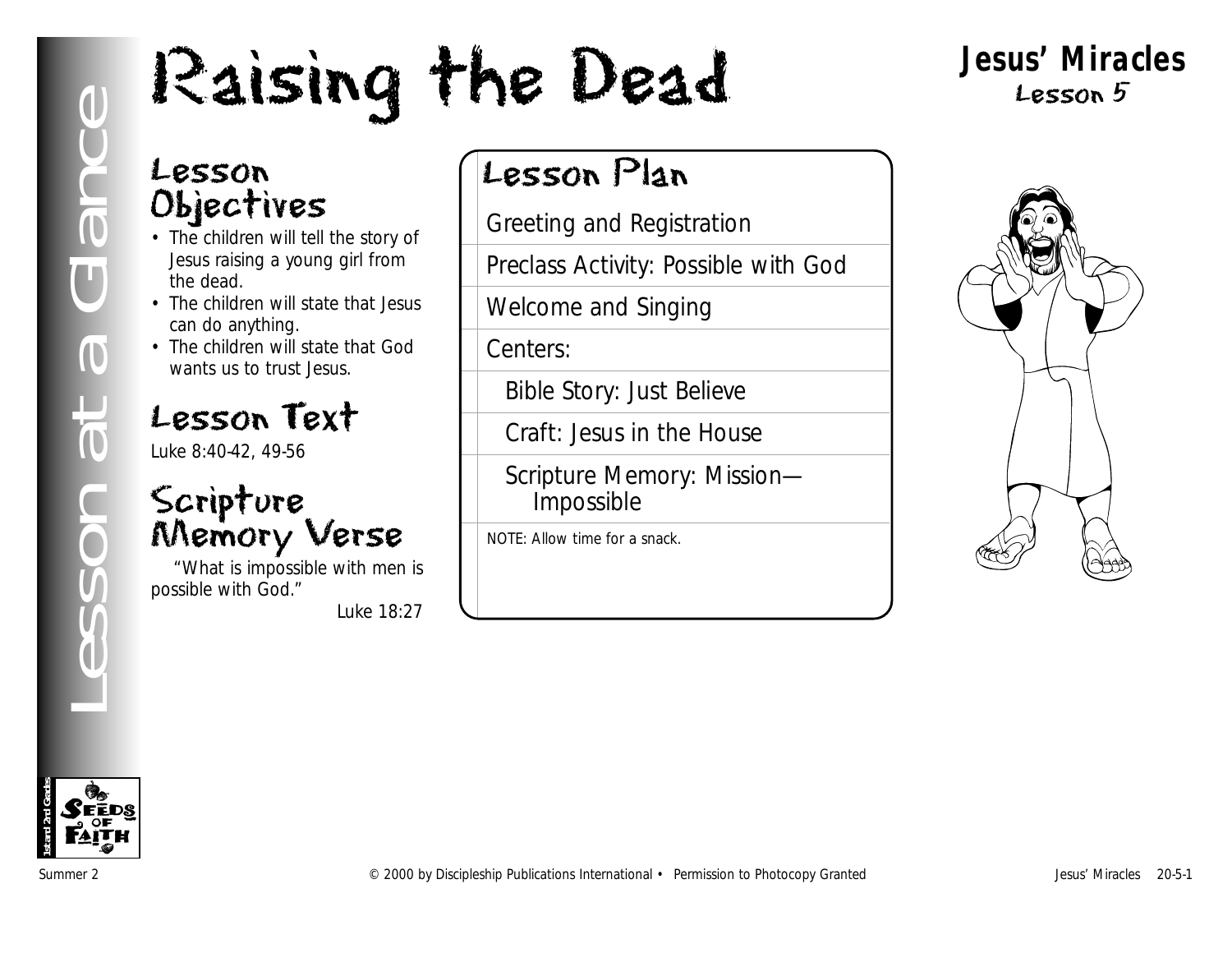# pre **class** Ciass **C**

**G**<br>T

**II**<br><u>II</u>

U<br>V

**V**<br>I

**All** 

**TV** 

## Possible with God Raising the Dead

The children will preview today's lesson by decorating this week's Scripture Memory Verse.

## Materials

*For each child:*

- crayons, thin markers or colored pencils
- glue stick
- 1 piece of colored construction paper, 9" x 12" *For the teacher:*
- scissors
- decorative items: stickers, sequins, small pieces of ripped construction paper (1" or smaller), small pieces of curled ribbon (2" or smaller)
- containers for decorative items *Reproducible Pages:*
- Page A, 1 copy for each child

## Preparation

- 1. Cut out the text boxes from the copies of Reproducible Page A.
- 2. Select and prepare any decorative items as necessary. Place the items in separate containers.
- 3. Make a sample to show the children.
- 4. Prior to class, place the containers around the work area so that the children can choose their own decorative items.

## Instructions

- 1. Greet the children as they arrive. Explain that in today's lesson they will learn about another of Jesus' awesome miracles—he raises someone from the dead! Tell them that they will decorate their Scripture Memory Verse.
- 2. Distribute the text boxes, construction paper and the glue sticks. Have the children glue their text boxes onto their construction paper.
- 3. Distribute the crayons and have the children color the letters of the scripture.

4. When the children are finished coloring, have them chose any decorative items they wish from the containers. Have them glue these onto their papers.

**Jesus' Miracles** Lesson 5

5. Be sure the children write their names on their papers.

## Teacher Tips

• To create a mosaic effect, have the children glue tiny pieces of paper or confetti to fill up the letters. Another possibility is to use glue and glitter.

WWhat is impossible with men is possible with God." *Luke18:27*

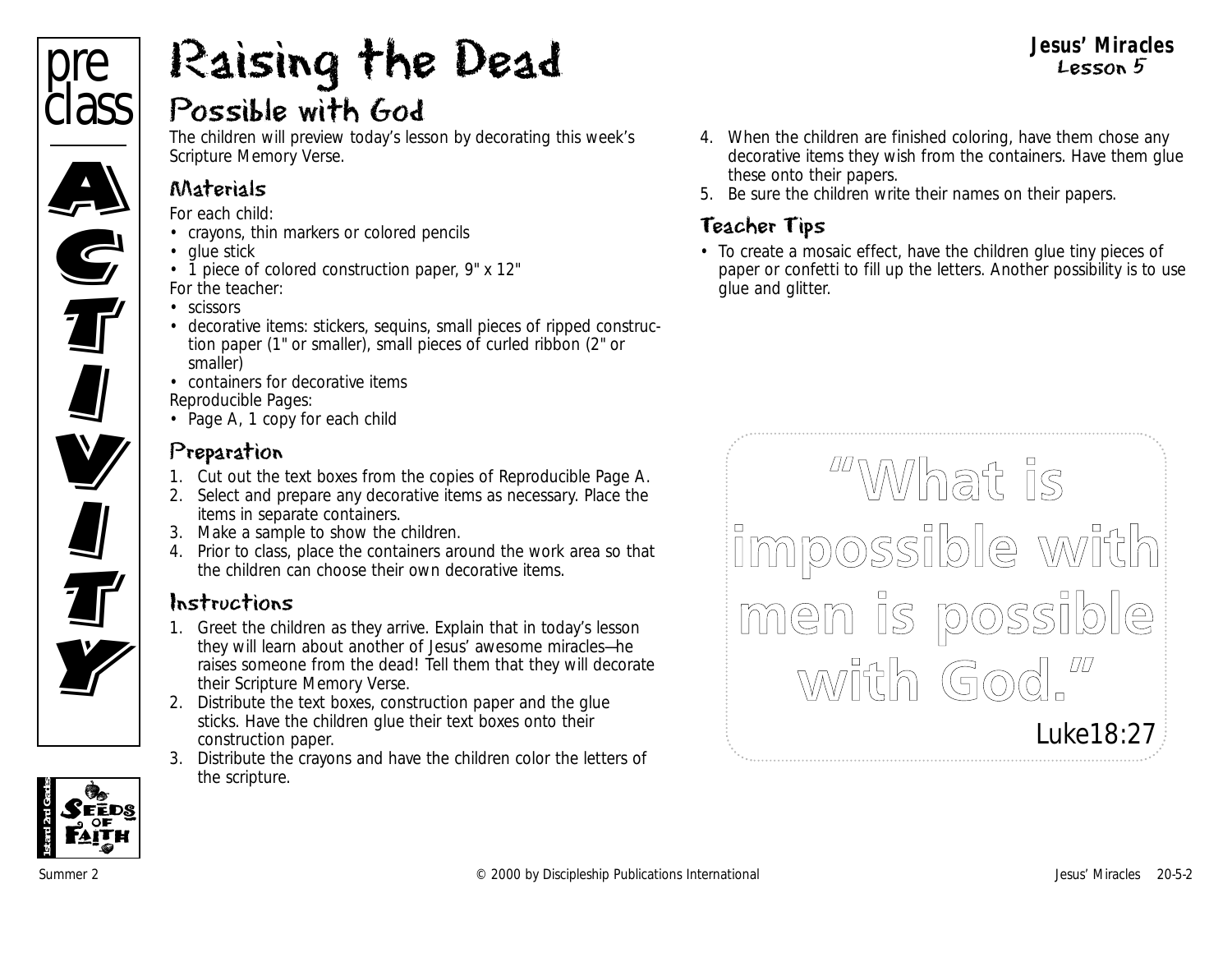# B

I

B

L

E

S

T

O

R

Y

# Raising the Dead



The children will tell the story of Jesus raising Jairus' daughter from the dead.

#### Materials

*For the teacher:*

• large writing surface

#### Preparation

- 1. Neatly print on the large writing surface: Jairus, daughter, plead, wail, astonished.
- 2. Practice presenting this Bible Story with excitement and enthusiasm.

## Introducing the Bible Story

Open your Bible to Luke 8:40. Tell the children that today's Bible Story comes from the New Testament book of Luke. *For the past several lessons, we have been learning about some of Jesus' amazing miracles! Who remembers some of the miracles that we have learned about?* (changing water to wine, calming the storm, walking on water, healing a paralyzed man) *Who remembers how the people felt after each miracle?* (amazed) *Who remembers what the disciples did and said after they saw the miracles?* (put their faith in Jesus; said "Truly, Jesus is the Son of God," "Who is this?") *Which of these do you think is the most amazing miracle so far?* (Take responses.)

Tell the children that they have seen Jesus' power over things, Jesus' power over nature, Jesus' power over gravity and the laws of nature, and Jesus' power over sickness. Tell them that today, they will learn about Jesus' power over death.

## Presenting the Bible Story

Show the children the large writing surface that you prepared. Review the meaning of the words using the following guide:

| Word from Bible Story | Meaning or significance                                                                                                                                           |
|-----------------------|-------------------------------------------------------------------------------------------------------------------------------------------------------------------|
| Jairus                | He was a ruler or a leader of the synagogue. The syna-<br>gogue was the place where Jewish people went to<br>hear God's word and learn more about the Scriptures. |
| daughter              | Jairus had only one child-a daughter. She was twelve<br>years old.                                                                                                |
| plead                 | To beg; to get down on your knees and ask someone<br>with desperation.                                                                                            |
| wail                  | (This is not the giant sea creature!) To cry loudly, to<br>sob, to moan or weep.                                                                                  |
| astonished            | amazed, surprised, shocked                                                                                                                                        |

Tell the children to listen carefully for these words as you read the following:

*Now when Jesus returned, a crowd welcomed him, for they were all expecting him. Then a man named Jairus, a ruler of the synagogue, came and fell at Jesus' feet, pleading with him to come to his house because his only daughter, a girl of about twelve, was dying.*

*As Jesus was on his way, the crowds almost crushed him* (Luke 8:40-42).

- *Why did Jairus fall at Jesus' feet?* (to plead with him to heal his daughter)
- *What was wrong with Jairus' daughter?* (She was dying.)
- *How do you think that Jairus was feeling about his daughter?* (sad, afraid, desperate)
- *What happened as Jesus set out on his way?* (The crowds almost crushed him.)

*On his way to Jairus' house, another woman who had been very sick for many years reached out to touch Jesus. Jesus stopped to talk to her and heal her. Let's see what happened after he finished healing this woman.*

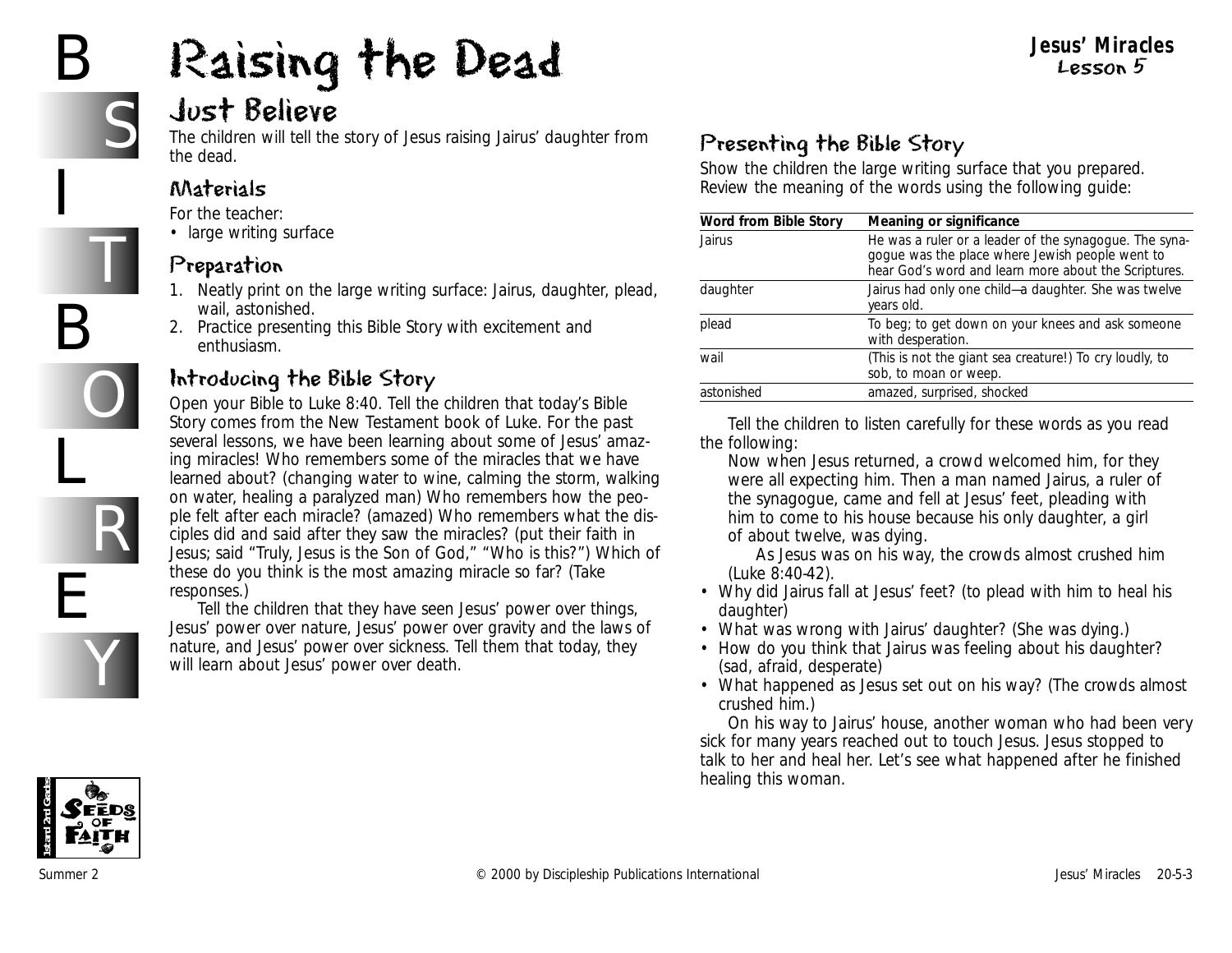# Raising the Dead

*While Jesus was still speaking, someone came from the house of Jairus, the synagogue ruler. "Your daughter is dead," he said. "Don't bother the teacher any more." Hearing this, Jesus said to Jairus, "Don't be afraid; just believe, and she will be healed."* 

*When he arrived at the house of Jairus, he did not let anyone go in with him except Peter, John and James, and the child's father and mother.* 

*Meanwhile, all the people were wailing and mourning for her. "Stop wailing," Jesus said. "She is not dead but asleep."* 

*They laughed at him, knowing that she was dead. But he took her by the hand and said, "My child, get up!" Her spirit returned, and at once she stood up. Then Jesus told them to give her something to eat. Her parents were astonished, but he ordered them not to tell anyone what had happened* (Luke 8:49-56).

- *How do you think that Jairus felt when he heard the messenger say that his daughter was dead?* (very sad, lonely, depressed)
- *What did Jesus say to Jairus when he heard this?* ("Don't be afraid; just believe, and she will be healed.")
- *When they got to the house, what were all the people doing?* (wailing and mourning)
- *What do you think it sounded like?* (Have the children wail and mourn.)
- *What did the people do when Jesus told them to stop wailing because the girl was not dead.* (They laughed at him.)
- *Jesus went up to the girl and raised her from the dead. How did her parents feel?* (astonished)

Have the children act out this story. Choose children to play the parts of Jesus, Jairus, Jairus' daughter, the messenger, the disciples and the mourners. Guide them through the story using the passages above.

## Share and Tell

Help the children to see that Jesus has power over everything—even death! Explain that Jesus wanted the people to see that God is able to help them with their biggest problems. Ask the children if they know someone who has a big problem in their life. Encourage the children to share today's story with that person this week. Close with a prayer praising God that Jesus can do anything.

## Teacher Tips

- Feel free to use props to help tell this story and think of additional ways to involve the children in the storytelling.
- Some children may question Jesus' ability to raise the dead today. Be sensitive to children who have lost loved ones and cannot understand why God "let them die." Point out that Jesus always did miracles to teach people about God—not just to show off his power. Reassure the children that Jesus can still do amazing miracles in people's lives today so that people can see God's power and believe that Jesus is the Son of God.



B

I

B

L

E

S

T

O

R

Y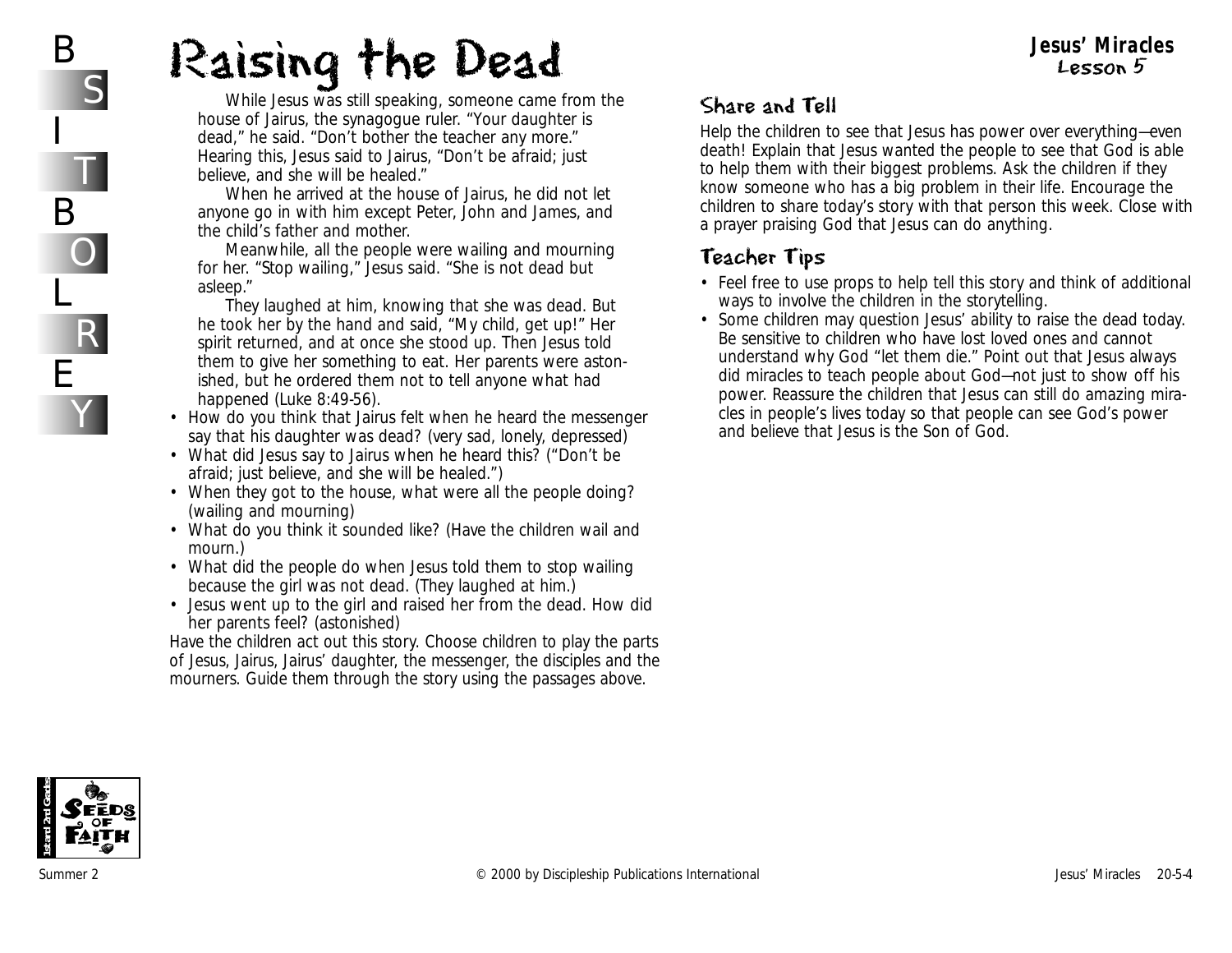# Raising the Dead

## Jesus in the House

The children will make a craft to remind them of this week's Bible Story.

#### Materials

*For each child:*

- 1 piece of construction paper, 9" x 12"
- crayons, markers or colored pencils
- glue stick

*For the teacher:*

- scissors
- utility knife

*Reproducible Pages:*

• Page B, 1 copy for each child

#### Preparation

- 1. Cut out the houses from the copies of Reproducible Page B.
- 2. Using the utility knife, cut on the solid lines around the door and windows so they can be opened and shut. Fold and crease the door and windows open along the dashed lines. See Figure A.
- 3. Make a sample of the house to show the children.

#### Instructions

- 1. Greet the children as they arrive. Remind the children that they are learning about the miracles of Jesus. *This week we are learning about a time when Jesus brought a young girl who had died back to life. We are going to make a craft that shows Jairus' house and reminds us of what happened in this story.* Show the children your sample. Read the words on the door and windows, and then open each one to show the children your drawings.
- 2. Distribute the precut houses, glue sticks and the construction paper. Have the children glue their houses to the construction paper, being careful not to glue the door or windows shut.
- 3. Distribute the crayons and instruct the children to color the house, see Figure B, as follows:
	- A. Have them color the outside of the houses.
	- B. Behind door 1, have them draw and color a picture of Jesus arriving at the house.

**Jesus' Miracles** Lesson 5

- C. Behind window 2, have them draw and color the people mourning and weeping.
- D. Behind window 3, have them draw Jesus taking the girl's hand.
- 4. Have the children write their names on their houses.

#### Conclusion

Ask the children how they think they would have felt to see Jairus' daughter raised from the dead. Close with a prayer thanking God that Jesus can do anything.

## Teacher Tips

• To help the children glue their houses to their paper successfully, first have them place glue on the backs of the houses, avoiding all the doors and windows, and then turn the houses over and place them on their construction paper.



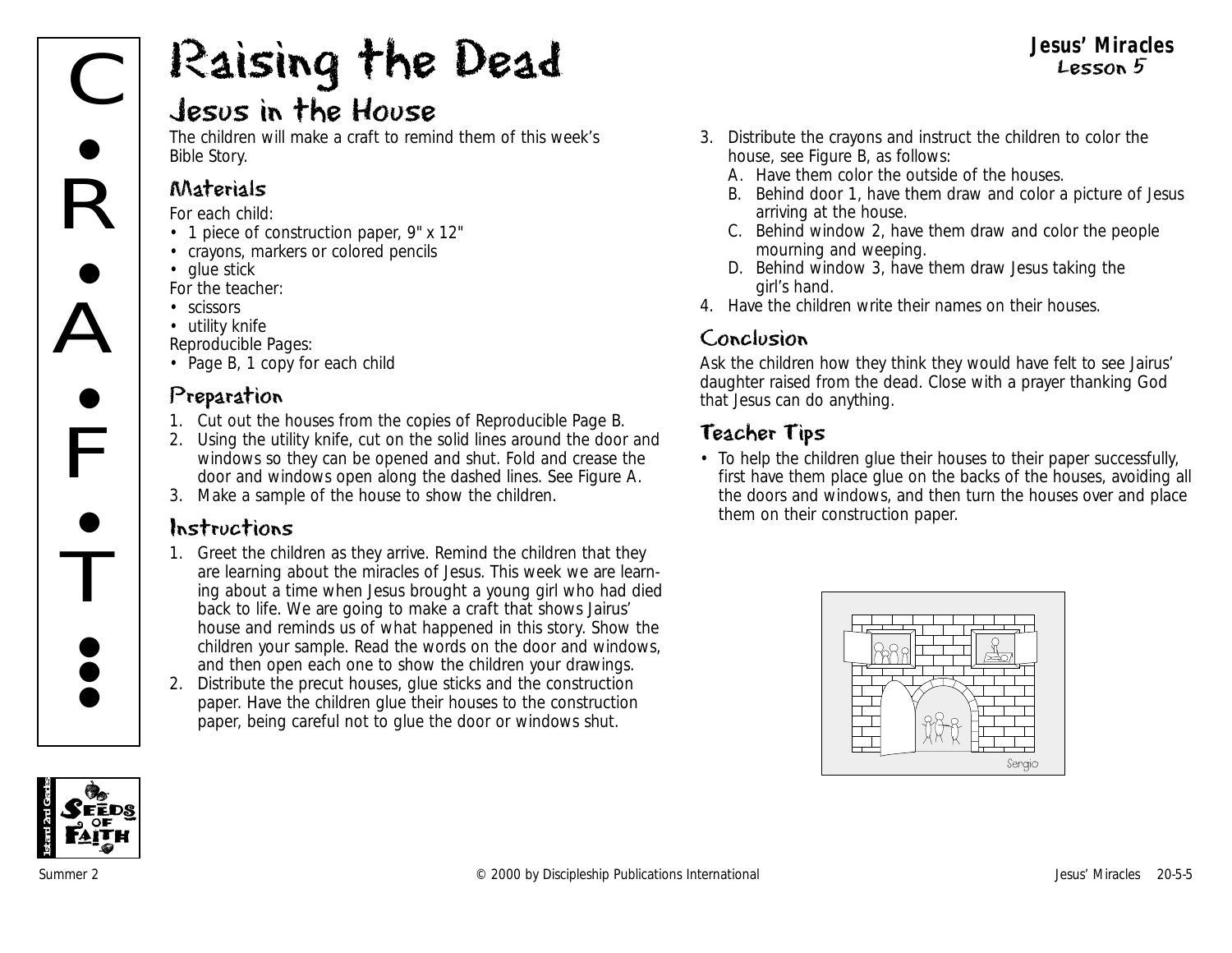## Raising the Dead **Jesus' Miracles** C Lesson 5









R

 $\bullet$ 

•

A

F

•

•

T

•<br>• **; •**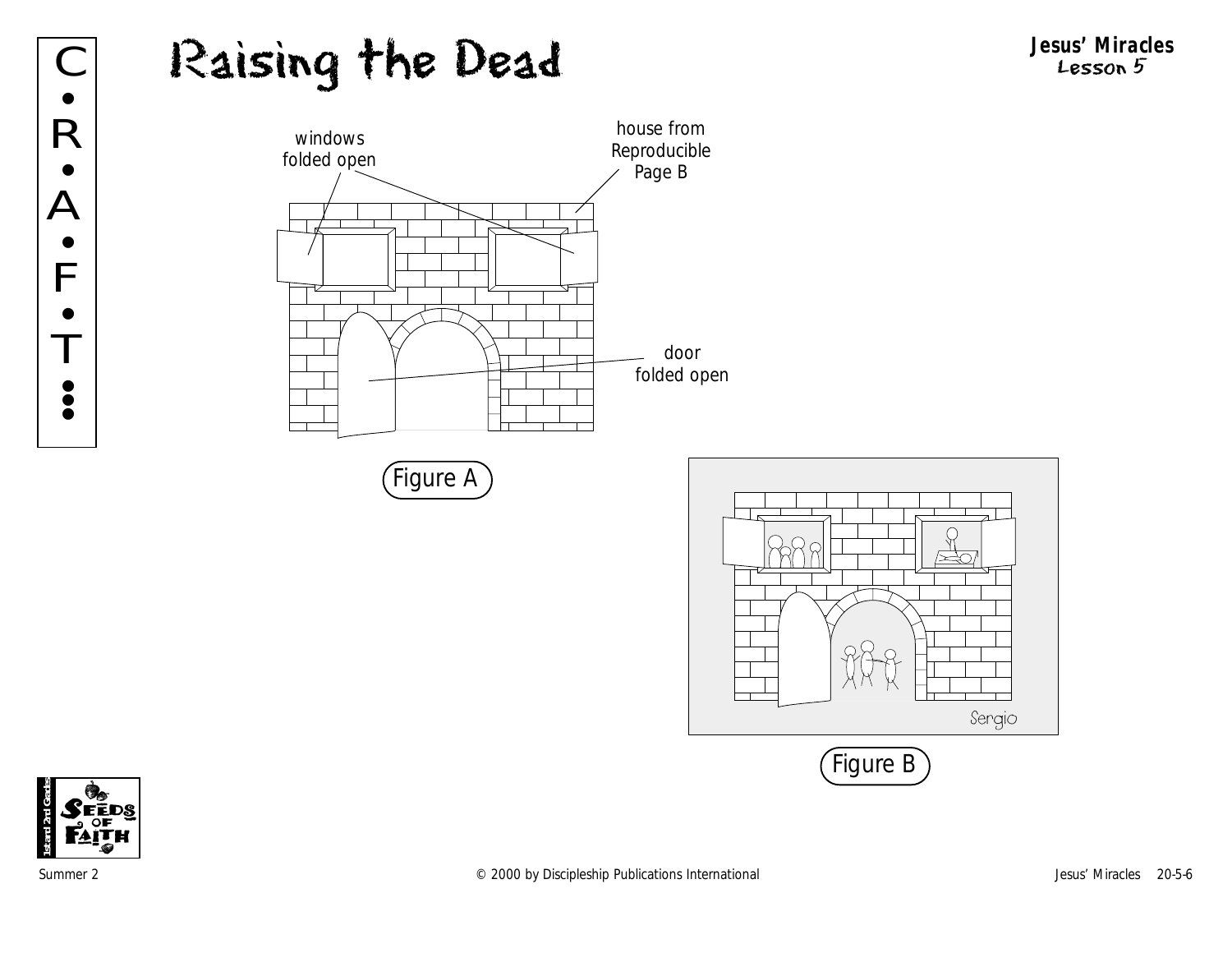#### **Jesus' Miracles** Lesson 5



# Raising the Dead

## Mission—Impossible

The children will learn and memorize today's Scripture Memory Verse through this fun activity.

#### Scripture Memory Verse

"What is impossible with men is possible with God." *Luke 18:27*

#### Materials

No additional materials are needed.

## Preparation

Practice leading this activity at home.

#### Instructions

- 1. Introduce today's activity: *In our Bible Story today, we are learning about another amazing miracle in which Jesus did something impossible! He raised a young girl from the dead! When Jesus heard that the girl had died, he told the girl's father not to be afraid, but to just believe. Jesus raised the girl from the dead and gave her back to her parents. The Bible says that the girl's parents were astonished! In your Scripture Memory Verse, you will learn a very important idea about God's power to work miracles through Jesus.*
- 2. Show the children the Scripture Memory Verse on the back of this Lesson Card. Read it to them three times, pointing to the words while they listen. Ask them to say it with you three more times, each time pointing to the words for them. Ask each child to stand next to you and say the verse together with you. Ask for volunteers to say the verse alone.
- 3. Have the children form a circle. Tell them that they are going to be your echo. Each time you say something, they should repeat it one time. Say the verse using the following guide.



*What is impossible* (Children echo.) *What is impossible with men* (Children echo.) *What is impossible with men is possible* (Children echo.) *What is impossible with men is possible with God.*  (Children echo.) *What is impossible with men is possible with God. Luke 18:27* (Children echo.)

- 4. Repeat Step 3. This time, have the children echo each line twice. Tell them to say the first one loudly, and the second one softly.
- 5. Repeat Step 4. This time, have the children echo each line three times, decreasing in volume each time, like a real echo.
- 6. Tell each child to find a partner. Have each pair practice their verse together by having one child say the entire verse aloud from memory, and having the second child echo the verse back as many times as he can, fading out in volume.

## Conclusion

Ask the children how it makes them feel to know that Jesus can do anything. Remind the children that God wants us to believe that he can do anything. Close with a prayer for the children to believe that with God all things are possible.

## Teacher Tips

- Think of additional ways for the children to practice this verse.
- For children who are really motivated, give them an opportunity to perform their "echoes" for another group of children or adults.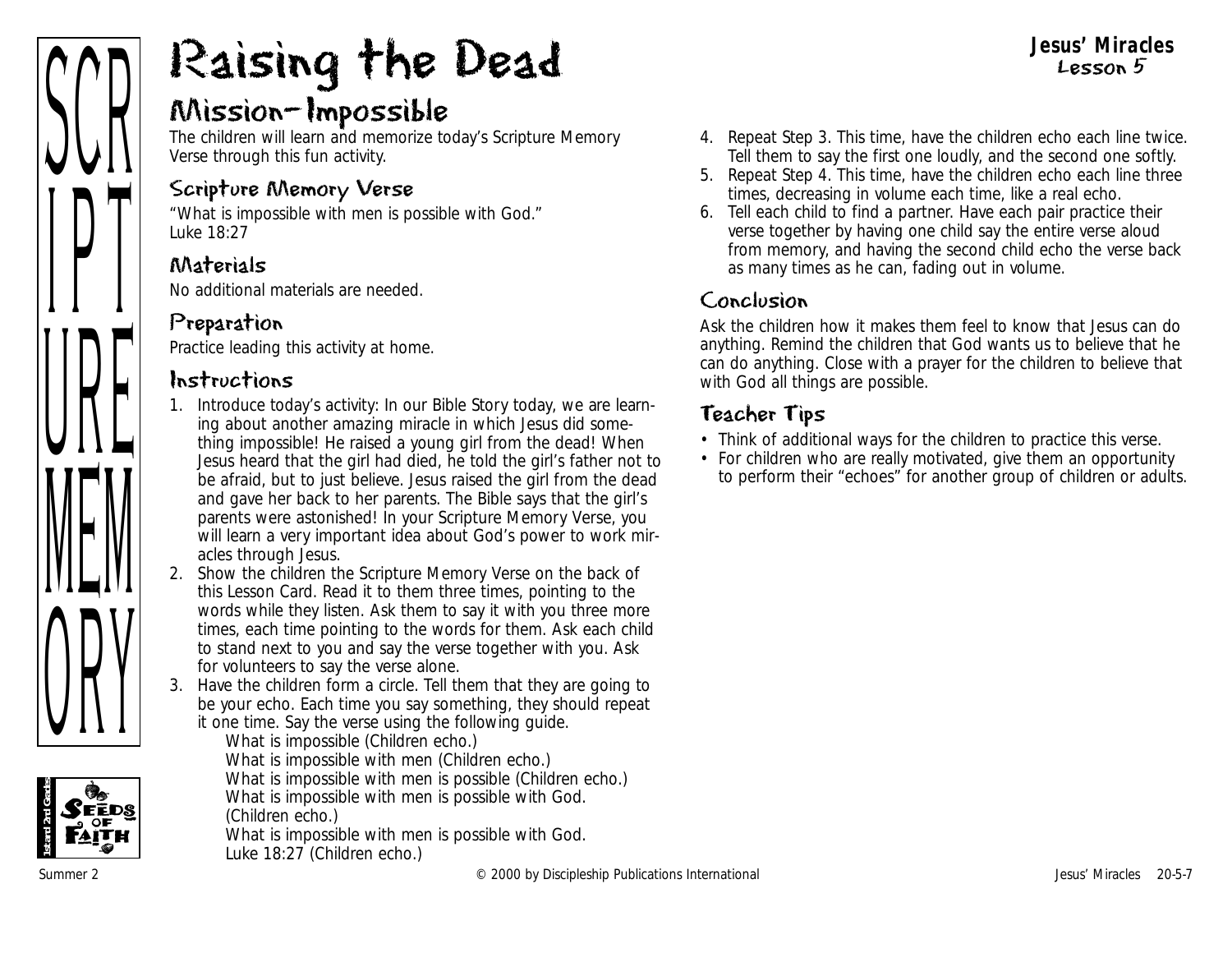## Raising the Dead



"What is impossible with men is possible with God." Luke 18:27

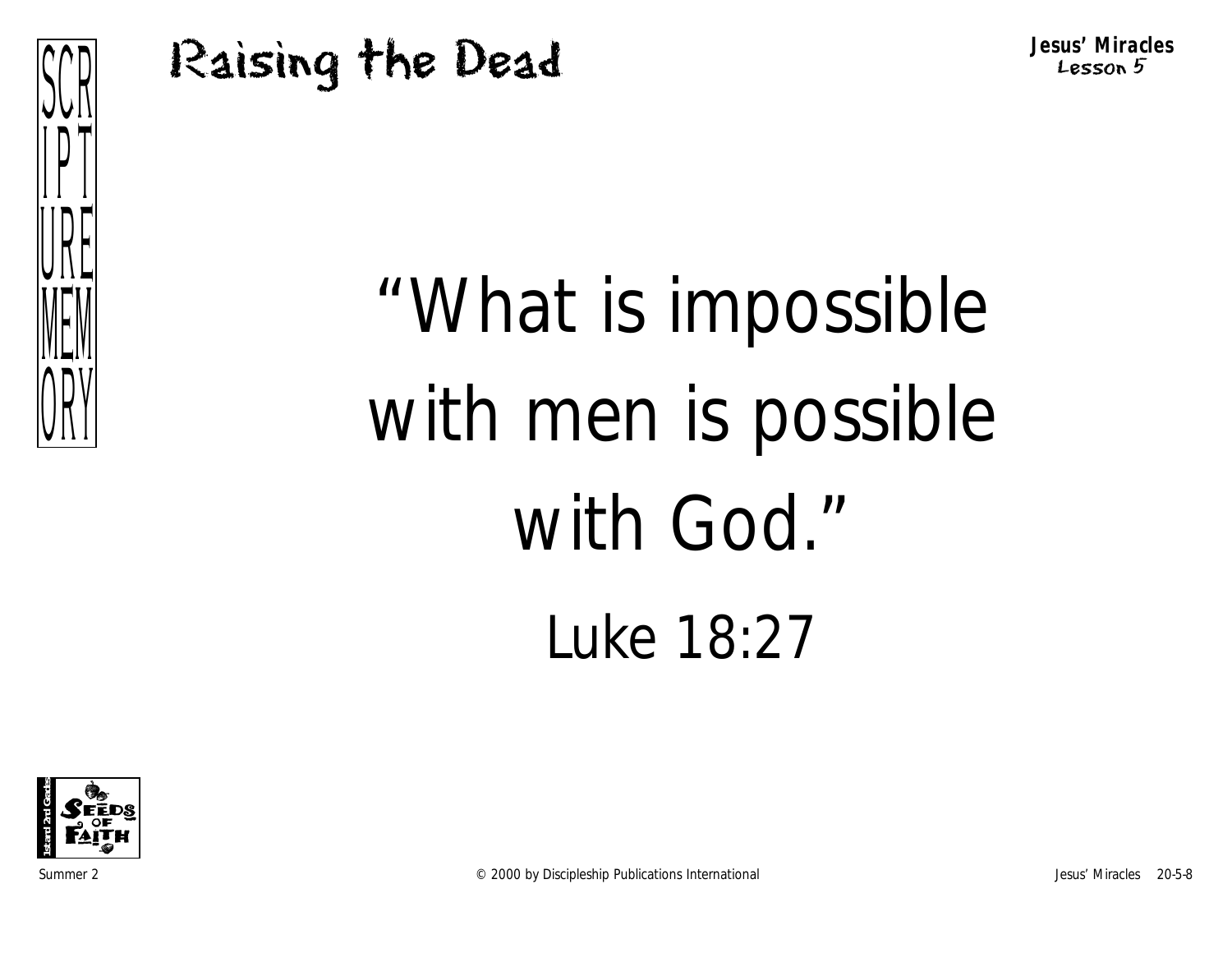Raising the Dead **Jesus' Miracles** Lesson 5

## Lesson Objectives

- The children will tell the story of Jesus raising a young girl from the dead.
- The children will state that Jesus can do anything.
- The children will state that God wants us to trust Jesus.

## Lesson Text

Luke 8:40-42, 49-56

## Scripture Memory Verse

"What is impossible with men is possible with God." *Luke 18:27*

## Lesson Plan

Greeting and Registration

Preclass Activity: Jesus Can Do

Welcome and Singing

Centers:

Life Application: Just Trust

Game: Pass It On

Bible Skills: Peter, James and John

NOTE: Allow time for a snack.



## Jesus Can Do

The children will review this week's Bible Story as they make bookmarks.

#### pre class

## $\overline{\mathbf{A}}$ A)<br>C **S**<br>T I<br>I **V I J**<br>T **Ty**

Materials

*For each child:*

- crayons, thin markers, or colored pencils
- glue stick
- 1 piece of ribbon, 8"

*For the teacher:*

- scissors
- hole punch

• clear contact paper (optional) *Reproducible Pages:*

• Page C, 1 copy for each child

## Preparation

1. Cut out the bookmarks from the copies of Reproducible Page C. Do not cut along the dashed fold line. Fold each

bookmark and then punch a hole through the top where indicated.

- 2. Cut an 8" length of ribbon for each child.
- 3. Make a sample bookmark.

#### Instructions

- 1. Greet the children as they arrive. Remind the children that they are learning about Jesus' amazing miracles. Show the children your sample.
- **LESSON Objectives**<br>
The mathematical entropy density international **LESSON Plan**<br>
The mathematical entropy density internations International Singling<br>
Contracts 20-5-9 Lesson Text international + Permission to Photon an 2. Distribute the bookmarks and crayons and glue sticks. Have the children color in the words and the picture on their bookmarks and also write their names. When they are done, have them fold their bookmarks in half and glue them closed.
	- 3. Distribute the ribbon. Help the children tie a tassel on the end of their bookmarks.

4. If available, help the children cover their bookmarks with clear contact paper. In this case, you'll need to punch the holes and have the children add their tassels after you cover it with contact paper.

## Teacher Tips

• Encourage new or visiting children to work with those who come regularly.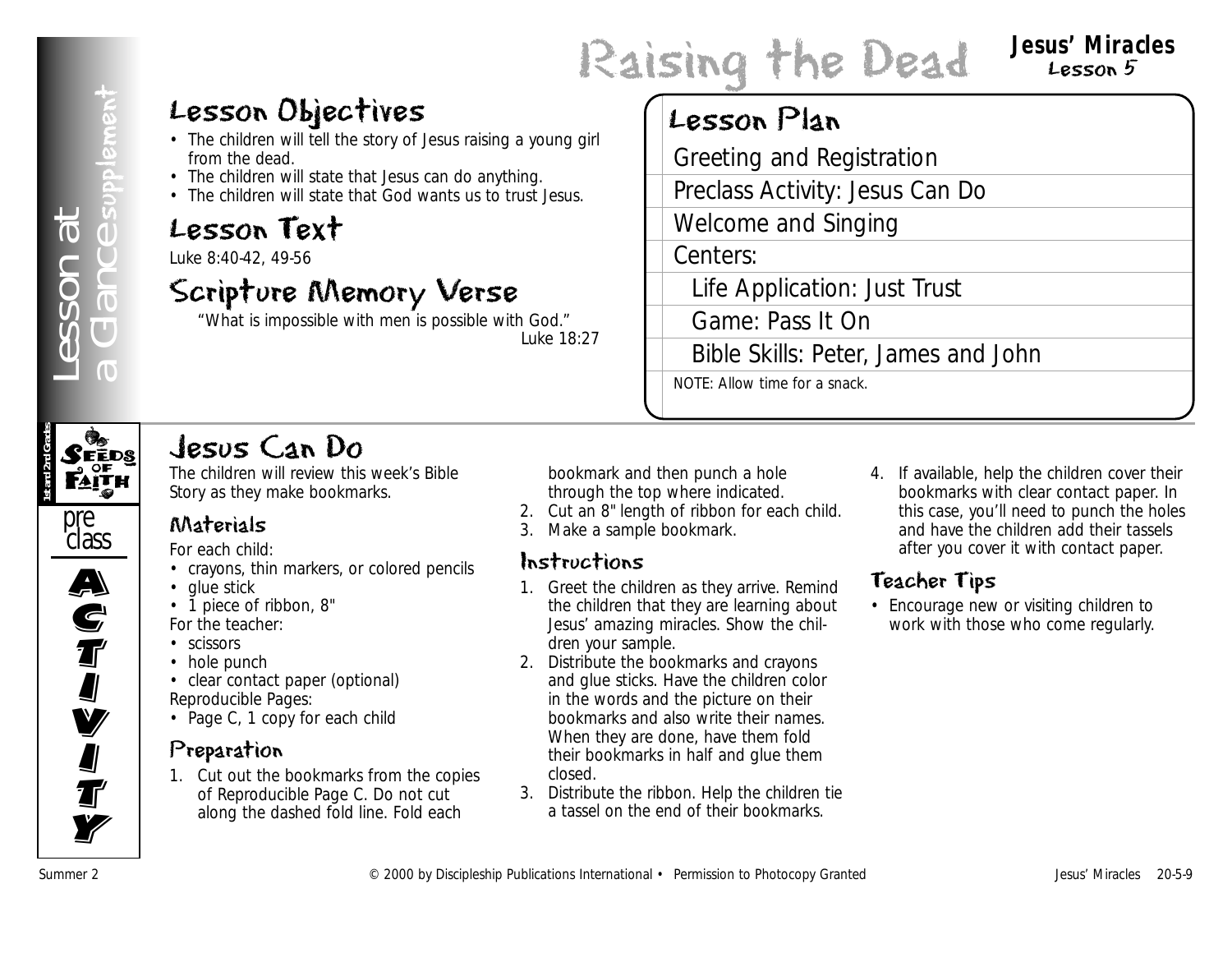LIFE

Ä

**P** 

P

Ļ

I

 $\frac{1}{2}$ 

 $\widecheck{\mathrm{A}}$ 

T

I

 $\dot{Q}$ 

 $\overline{\textsf{N}}$ 

## supplement<br> **Raising the Dead** Lesson 5 Lesson 5

## Just Trust

The children will review this week's Bible Story as they think about why God wants them to trust Jesus.

## Materials

*For each child:*

- pencil
- *For the teacher:*
- large writing surface
- scissors

*Reproducible Pages:*

• Page D, 1 copy for each child

## Preparation

- 1. Cut out the circles from the copies of Reproducible Page D.
- 2. Practice leading this activity with energy and enthusiasm.

## Reviewing the Bible Story

Remind the children that this week they learned about Jesus raising Jairus' daughter from the dead. Read the following passage to the children. Then read it a second time, pausing before each underlined word for the children to fill in.

*Now when Jesus returned, a crowd welcomed him, for they were all expecting him. Then a man named Jairus, a ruler of the synagogue, came and fell at Jesus' feet, pleading with him to come to his house because his only daughter, a girl of about twelve, was dying.*

*As Jesus was on his way, the crowds almost crushed him. While Jesus was still speaking, someone came from the house of Jairus, the synagogue ruler. "Your daughter is dead," he said. "Don't bother the teacher any more."* 

*Hearing this, Jesus said to Jairus, "Don't be afraid; just believe, and she will be healed."* 

*When he arrived at the house of Jairus, he did not let anyone go in with him except Peter, John and James, and the child's father and mother.* 

*Meanwhile, all the people were wailing and mourning for her. "Stop wailing," Jesus said. "She is not dead but asleep." They laughed at him, knowing that she was dead. But he*

*took her by the hand and said, "My child, get up!" Her spirit returned, and at once she stood up. Then Jesus told them to give her something to eat. Her parents were astonished, but he ordered them not to tell anyone what had happened* (Luke 8:40-42, 49-56, underlines added).

## Life Application

Ask the children how they think that Jairus was feeling when he learned that his daughter had died. (sad, afraid, worried, angry) Ask the children if they can think of something that makes them feel sad, afraid, worried or angry. (being alone, getting sick or seeing someone who is sick, going to the hospital, the dark, meeting new people, trying new things, etc.) Write their answers on the large writing surface.

Distribute the circles that you prepared and the pencils. Review with the children Jesus' words to Jairus that appear on the circle. Tell the children to turn their circles over and write on the back one thing that makes them feel afraid or sad.

When they are finished, have them sit in a circle. Hold up the circle you prepared and say what you wrote on the back followed by the statement: "But God wants me to trust Jesus." For example: *Sometimes I feel afraid when I meet new people, but God wants me to trust Jesus."* Ask the children for volunteers to follow your example and say what makes them afraid followed by the same statement.

## Conclusion

Ask the children how it makes them feel to know that Jesus does not want them to be afraid. Close with a prayer for each child to trust God with the thing that makes them feel afraid.

## Teacher Tips

• Do not force a child to share.

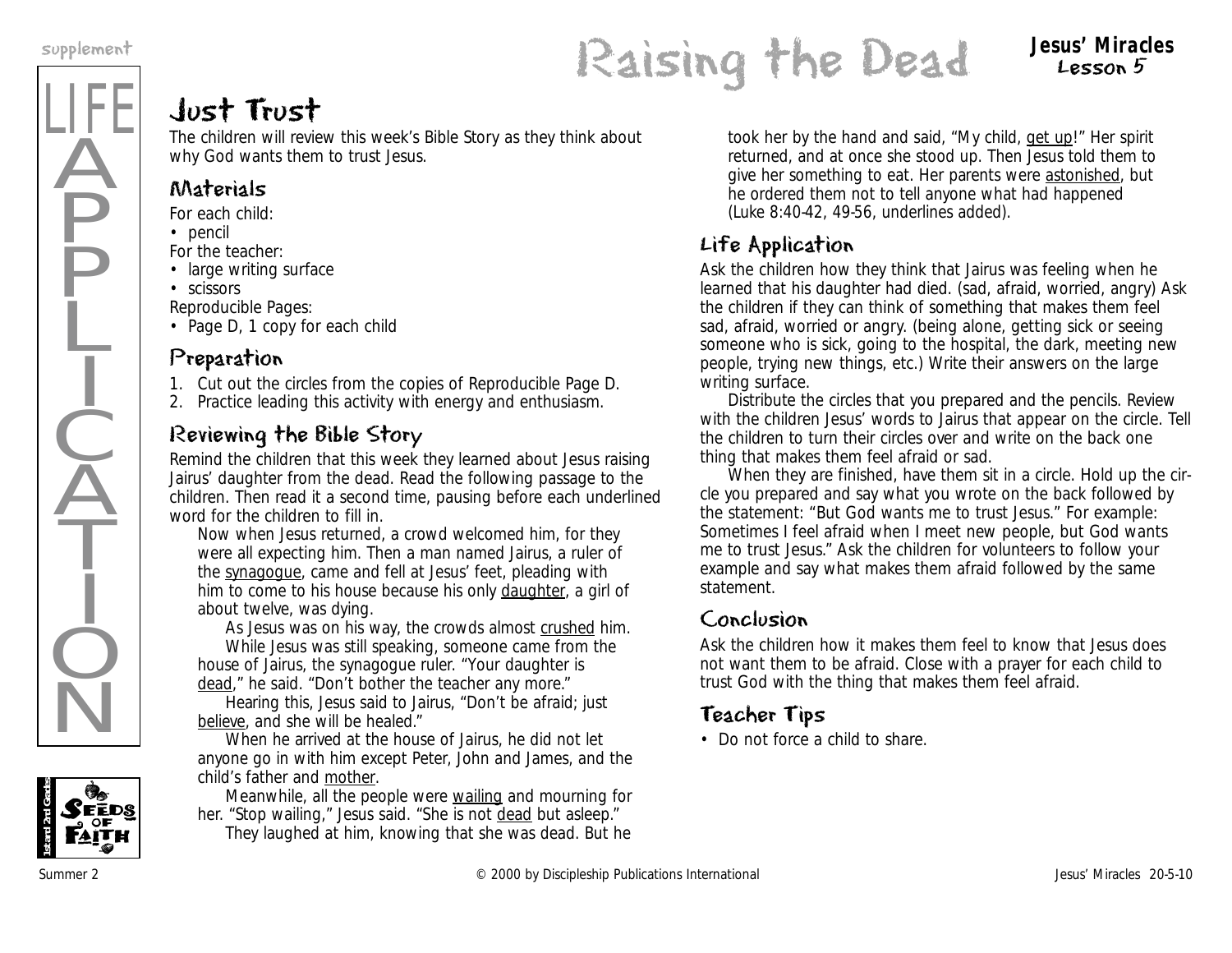G

AN A

M

K<br>E

supplement<br>**Raising the Dead** Jesus' Miracles

## Lesson 5

## Pass It On

The children will review important ideas from this week's lesson as they play this game.

## Materials

No additional materials are needed.

## Preparation

Practice leading this activity.

#### Instructions

- 1. Introduce today's activity: *This week you learned that Jesus raised a young girl from the dead. Jesus told the girl's father not to be afraid, but to just believe. Over the past several lessons, you have learned about many different miracles that Jesus did. In our game today, you will think about the different miracles that Jesus did in the Bible.*
- 2. Show the children the list on the back of this Lesson Card. Read the miracles to the children, having them repeat each one.
- 3. Tell the children that today's game is a memory game. You will say one thing that Jesus can do and they will go around in a circle, repeating what you said. After everyone in the circle has said the first miracle, you will begin the next round. This time, you will repeat the first miracle and add a second one. The children will once again go around the circle, one at a time, repeating what you say. Use the following guide to assist you.

| Round          | Teacher says: Jesus can                                                                                                                                        | Children repeat    |
|----------------|----------------------------------------------------------------------------------------------------------------------------------------------------------------|--------------------|
| 1              | Walk on water.                                                                                                                                                 | Each child repeats |
| $\overline{2}$ | Walk on water,<br>Heal the sick.                                                                                                                               | Each child repeats |
| 3              | Walk on water,<br>Heal the sick,<br>Raise the dead.                                                                                                            | Each child repeats |
| $\overline{4}$ | Walk on water,<br>Heal the sick,<br>Raise the dead,<br>Calm a storm.                                                                                           | Each child repeats |
| 5              | Walk on water,<br>Heal the sick,<br>Raise the dead,<br>Calm a storm,<br>Change water to wine.                                                                  | Each child repeats |
| 6              | Walk on water,<br>Heal the sick,<br>Raise the dead,<br>Calm a storm,<br>Change water to wine,<br>Forgive sins.                                                 | Each child repeats |
| 7              | Walk on water,<br>Heal the sick.<br>Raise the dead.<br>Calm a storm,<br>Change water to wine,<br>Forgive sins,<br>Make the paralyzed man walk.                 | Each child repeats |
| 8              | Walk on water,<br>Heal the sick,<br>Raise the dead,<br>Calm a storm,<br>Change water to wine,<br>Forgive sins,<br>Make the paralyzed man walk,<br>Do anything! | Each child repeats |

#### Conclusion

Ask the children how it makes them feel to know that Jesus can do anything. Close with a prayer praising God for Jesus' power to do anything.

## Teacher Tips

• For a variation, have the kids clap a beat while they are playing the game.

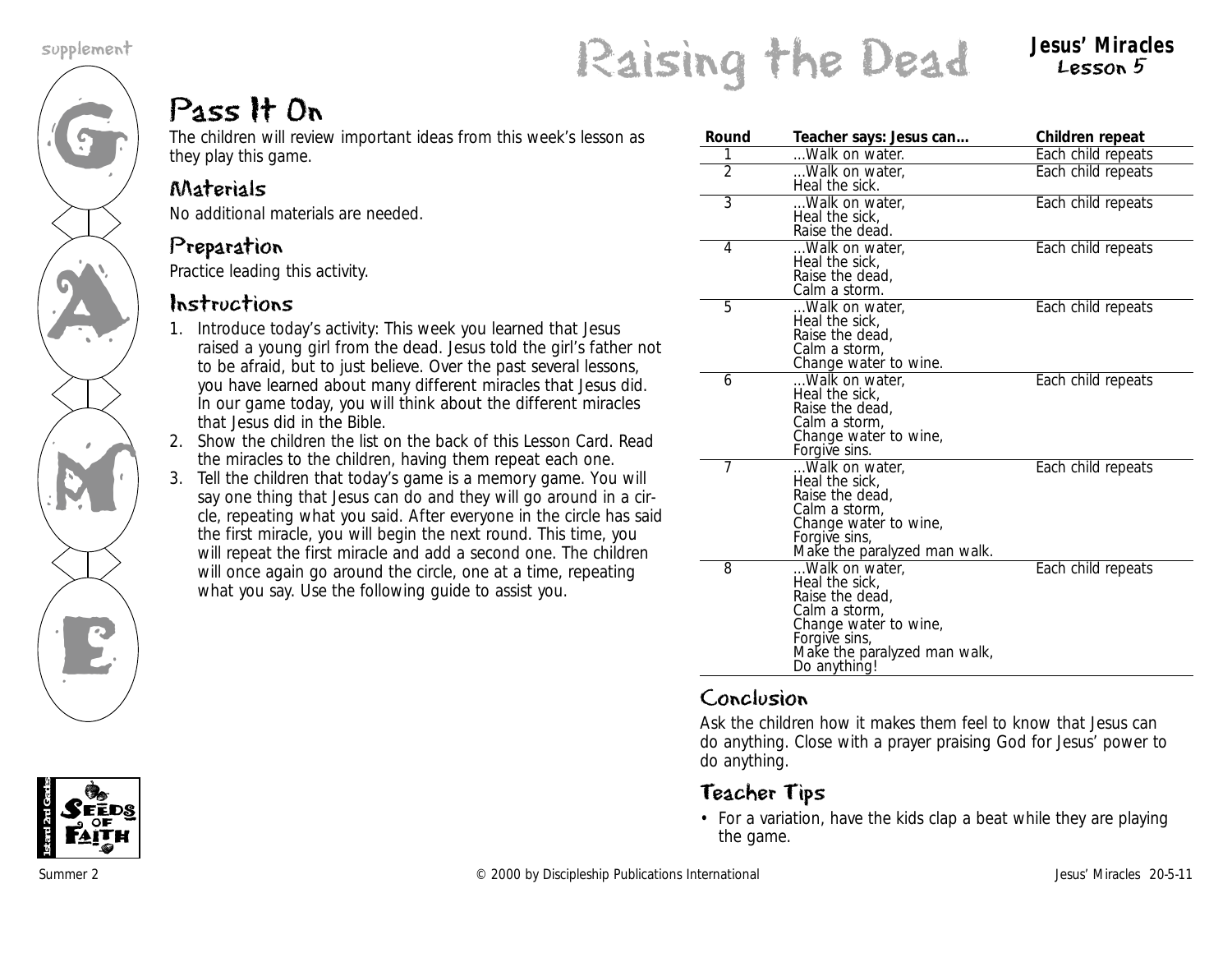

# supplement<br>**Raising the Dead** Jesus' Miracles

Lesson 5

# Jesus can...

Walk on water

Heal the sick

Raise the dead

Calm a storm

Change water to wine

Forgive sins

Make the paralyzed man walk

Do anything!



Summer 2 Conservations Conservations Conservations Discipleship Publications International Conservations of the Unit of the Unit of the Unit of the Unit of the Unit of the Unit of the Unit of the Unit of the Unit of the Un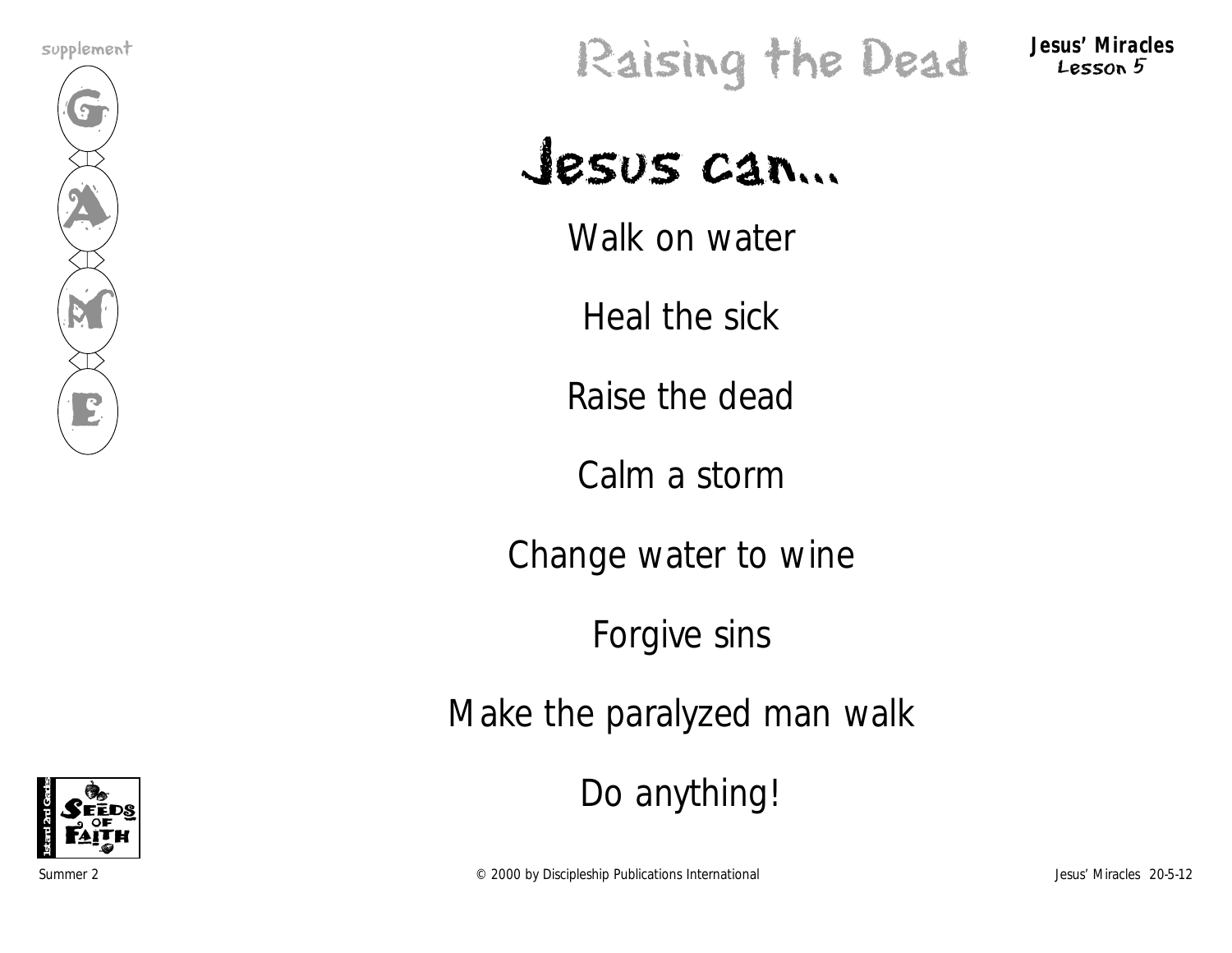

## supplement<br> **Raising the Dead** Session 5 Lesson 5

## Peter, James and John

The children will look up passages that refer to different apostles.

#### Materials

- *For each child:*
- pencil
	- *For the teacher:*
	- large writing surface *Reproducible Pages:*
	- Page E, 1 copy for each child

## Preparation

- 1. Neatly print on the large writing surface: Matthew 17:1, Mark 5:37, Mark 9:2, Mark 14:33, Luke 8:51.
- 2. On the large writing surface, neatly print and underline "Peter," print and circle "James," and print and put a box around "John."
- 3. Complete the activity on your copy of Reproducible Page E.
- 4. Practice leading this activity at home.

## Instructions

- 1. Introduce today's activity: *In your lesson this week, you learned that Jesus did an amazing, astonishing miracle—he raised a young girl from the dead! This young girl was the only child of her parents and Jesus saw the fear in their eyes. He told them not to be afraid but just to believe! When Jesus came to their house, he took only a few of his disciples with him—Peter, James and John—along with the girl's parents. And there in front of them, Jesus reached out his hand and brought the young girl back from the dead. In the gospels, there are several times when Jesus took only a few of his disciples with him to do and see very special things. In your activity today, you are going to look for Peter, James and John in different verses.*
- 2. Show the children the large writing surface. Ask for volunteers to read the references you wrote. Explain that each of these references comes from a gospel. Remind them that the gospels are four New Testament books about Jesus' life and ministry. Point out that in each of these five references, the Bible says that Jesus took Peter, James and John with him to do or see something special.
- 3. Distribute the copies of Reproducible Page E and pencils. Tell the children to find Matthew 17:1 on their pages. Tell them to look for the names of "Peter," "James" and "John." Explain that they should underline Peter, draw a circle around James and put a box around John.
- 4. Do this for the rest of the verses. Then read each of the verses together with the children.

## Conclusion

Ask the children why they think that Jesus took only a few of his disciples to do and see certain things. Explain that the Bible does not tell us exactly why he did this, but it might have been because he had an extra special friendship with these men and he wanted them to share some very special moments with him. Ask the children if they have ever wanted to do something special with just one or a few close friends and why. Share from your own life. Ask the children how it makes them feel to know that even Jesus had special friends like Peter, James and John. Close with a prayer thanking God for Jesus' amazing power and his amazing friendships.

## Teacher Tips

• Adapt this activity to best suit the skill level of the children in your group.

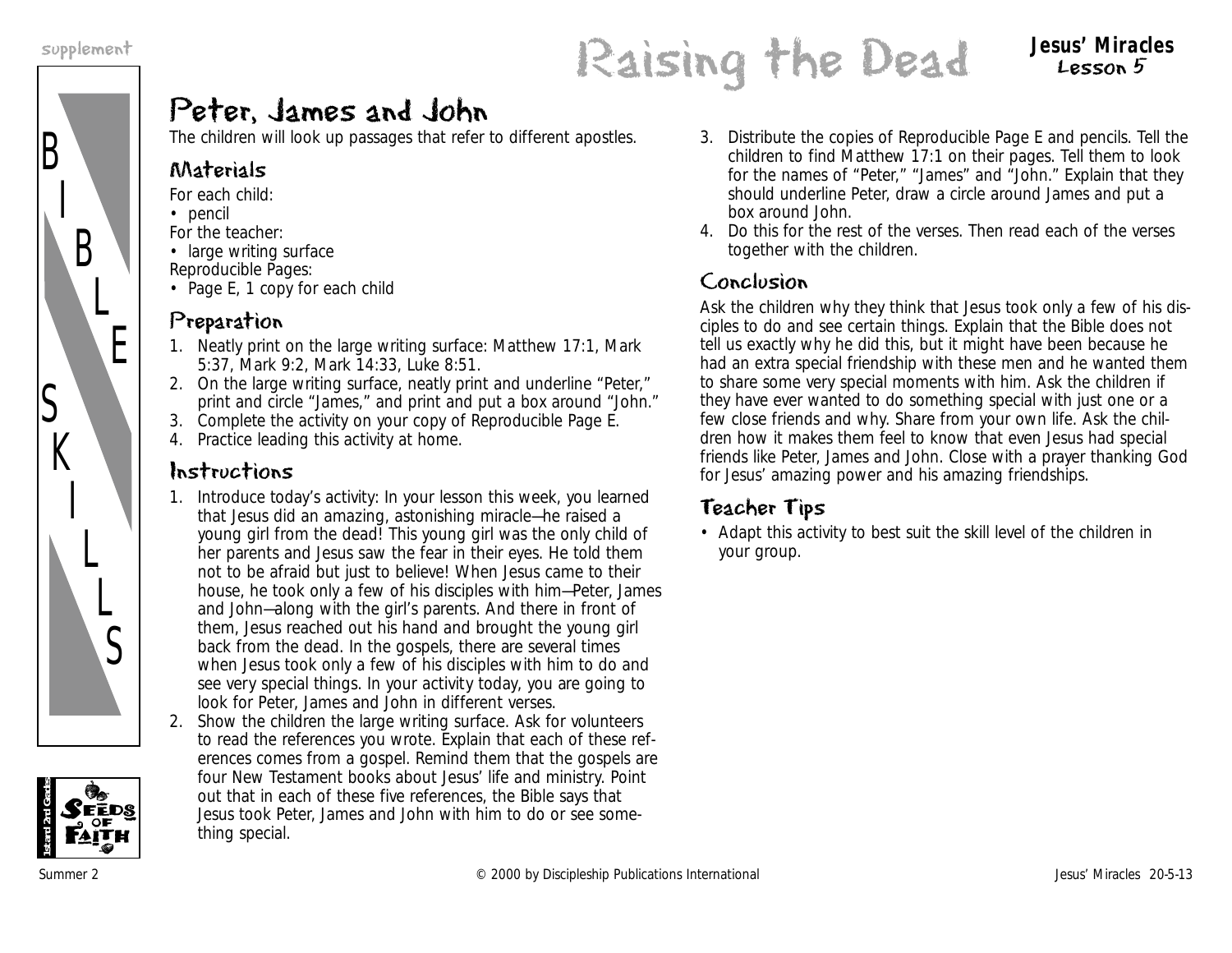

## supplement<br> **Raising the Dead** Jesus' Miracles Lesson 5

Peter, James and John Peter, James and John Peter, James and John Peter, James and John Peter, James and John Peter, James and John Peter, James and John Peter, James and John Peter, James and John Peter, James and John Pe

#### Peter, James and John Answer Key

Instructions: Read each verse. Draw a line under Peter and a circle around James) and a box around John.

## Matthew 17:1

After six days Jesus took with him **Peter, James and John** the brother of James, and led them up a high mountain by themselves. **Peter, James and John**<br> **Peter, James and John**<br> **Entrancements Rest eschwase Diawa line and Peter and a civile and a civile and a box anounc <u>John</u><br>
<b>Entrance and John Peter, James and John Peter of James and Heather Sc** 

## Mark 5:37

He did not let anyone follow him except **Peter, James and John the brother of James** 

## Mark 9:2

After six days Jesus took Peter, James and John with him and led them up a high mountain, where they were all alone. There he was transfigured before them.

Mark 14:33

He took Peter, James and John along with him, and he began to be deeply distressed and troubled.

Luke 8:51

When he arrived at the house of Jairus, he did not let anyone go in with him except Peter, John and James, and the child's father and mother.



s and John Peter, James and John Peter, James and John Peter, James and John Peter, James and John Peter, James and John

and

John Peter,

James and

John Peter,

James and

John Peter,

James and

John Peter,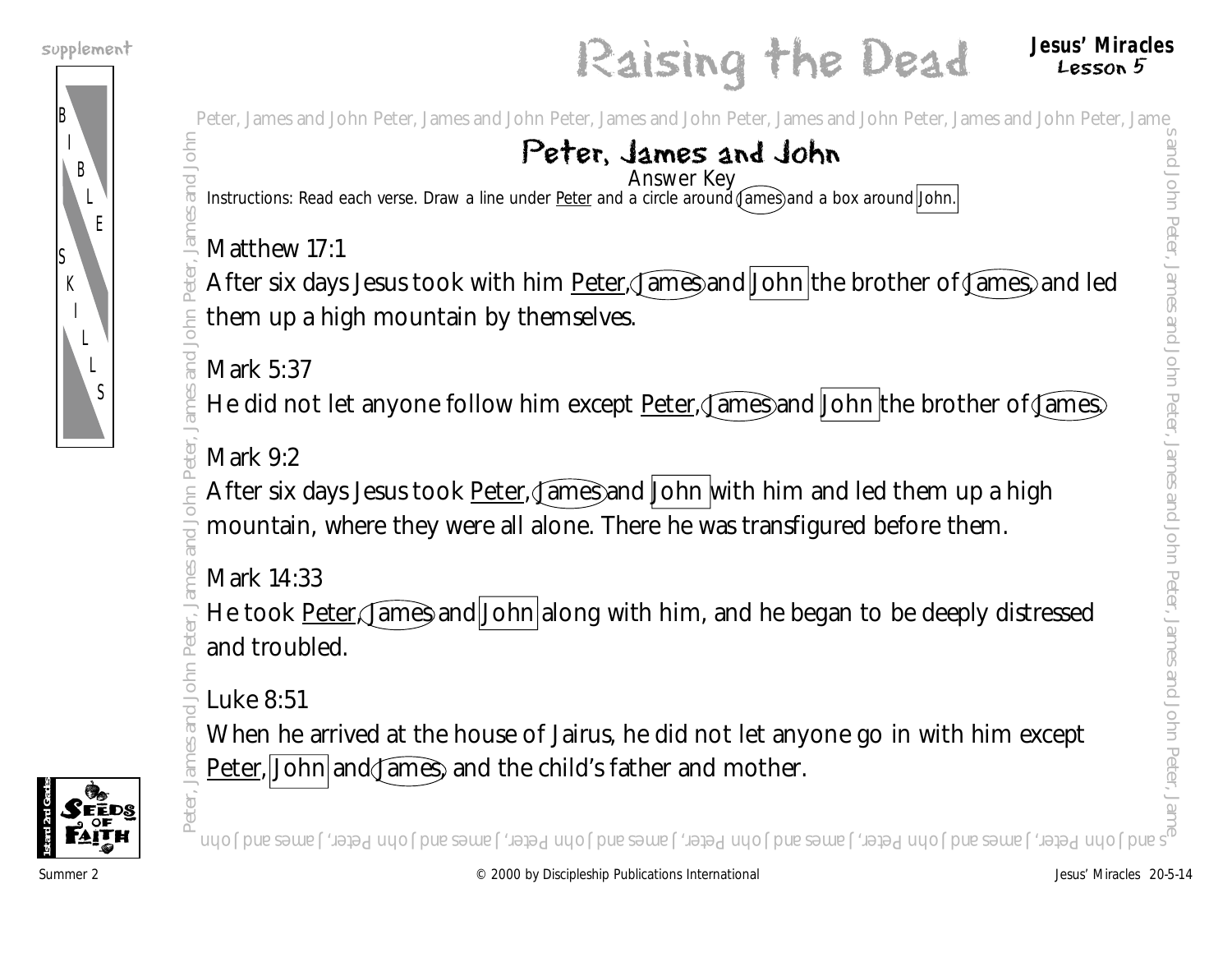| R                                           | <b>Jesus' Miracles</b><br>Core/Preclass<br>Lesson 5<br>1 copy for each child                                                                                                                                                                                                                                                                                                                                                                                                                                                                                                                                                                                                                                                                                                                    |
|---------------------------------------------|-------------------------------------------------------------------------------------------------------------------------------------------------------------------------------------------------------------------------------------------------------------------------------------------------------------------------------------------------------------------------------------------------------------------------------------------------------------------------------------------------------------------------------------------------------------------------------------------------------------------------------------------------------------------------------------------------------------------------------------------------------------------------------------------------|
| E                                           |                                                                                                                                                                                                                                                                                                                                                                                                                                                                                                                                                                                                                                                                                                                                                                                                 |
| $\overline{P}$                              |                                                                                                                                                                                                                                                                                                                                                                                                                                                                                                                                                                                                                                                                                                                                                                                                 |
| R                                           |                                                                                                                                                                                                                                                                                                                                                                                                                                                                                                                                                                                                                                                                                                                                                                                                 |
| $\subset$                                   |                                                                                                                                                                                                                                                                                                                                                                                                                                                                                                                                                                                                                                                                                                                                                                                                 |
| $\vert$ )                                   |                                                                                                                                                                                                                                                                                                                                                                                                                                                                                                                                                                                                                                                                                                                                                                                                 |
| $\left[\begin{array}{c}1\end{array}\right]$ | $SSIDIO$<br>WVI                                                                                                                                                                                                                                                                                                                                                                                                                                                                                                                                                                                                                                                                                                                                                                                 |
| $\overline{C}$                              |                                                                                                                                                                                                                                                                                                                                                                                                                                                                                                                                                                                                                                                                                                                                                                                                 |
| I                                           |                                                                                                                                                                                                                                                                                                                                                                                                                                                                                                                                                                                                                                                                                                                                                                                                 |
| B                                           | $\begin{array}{c} \hline \text{min} \\ \text{min} \end{array}$<br>$SSI$<br>$\begin{picture}(20,20) \put(0,0){\line(1,0){10}} \put(15,0){\line(1,0){10}} \put(15,0){\line(1,0){10}} \put(15,0){\line(1,0){10}} \put(15,0){\line(1,0){10}} \put(15,0){\line(1,0){10}} \put(15,0){\line(1,0){10}} \put(15,0){\line(1,0){10}} \put(15,0){\line(1,0){10}} \put(15,0){\line(1,0){10}} \put(15,0){\line(1,0){10}} \put(15,0){\line(1$<br>$\bigodot$<br>$\begin{picture}(40,40) \put(0,0){\line(1,0){155}} \put(15,0){\line(1,0){155}} \put(15,0){\line(1,0){155}} \put(15,0){\line(1,0){155}} \put(15,0){\line(1,0){155}} \put(15,0){\line(1,0){155}} \put(15,0){\line(1,0){155}} \put(15,0){\line(1,0){155}} \put(15,0){\line(1,0){155}} \put(15,0){\line(1,0){155}} \put(15,0){\line(1,0){155}} \$   |
| L                                           |                                                                                                                                                                                                                                                                                                                                                                                                                                                                                                                                                                                                                                                                                                                                                                                                 |
| E                                           |                                                                                                                                                                                                                                                                                                                                                                                                                                                                                                                                                                                                                                                                                                                                                                                                 |
| PAGE                                        | $\begin{array}{c} \begin{array}{c} \begin{array}{c} \begin{array}{c} \end{array} \\ \begin{array}{c} \end{array} \\ \begin{array}{c} \end{array} \end{array} \end{array} \end{array}$<br>$\left(\begin{array}{c} \begin{array}{c} \begin{array}{c} \end{array}\\ \begin{array}{c} \end{array}\\ \begin{array}{c} \end{array}\\ \begin{array}{c} \end{array}\\ \begin{array}{c} \end{array}\\ \begin{array}{c} \end{array}\\ \begin{array}{c} \end{array}\\ \begin{array}{c} \end{array}\\ \begin{array}{c} \end{array}\\ \begin{array}{c} \end{array}\\ \begin{array}{c} \end{array}\\ \begin{array}{c} \end{array}\\ \begin{array}{c} \end{array}\\ \begin{array}{c} \end{array}\\ \begin{array}{c} \end{array}\\ \begin{array}{c} \end{array}\\ \begin{array}{c} \end{array}\\$<br>$\sqrt{ }$ |
| A                                           |                                                                                                                                                                                                                                                                                                                                                                                                                                                                                                                                                                                                                                                                                                                                                                                                 |
|                                             | <i>Luke 18:27</i>                                                                                                                                                                                                                                                                                                                                                                                                                                                                                                                                                                                                                                                                                                                                                                               |
|                                             |                                                                                                                                                                                                                                                                                                                                                                                                                                                                                                                                                                                                                                                                                                                                                                                                 |

**1st and 2nd Grades**

Summer 2 **Example 2** Case of Discipleship Publications International • Permission to Photocopy Granted Jesus' Miracles 20-5-15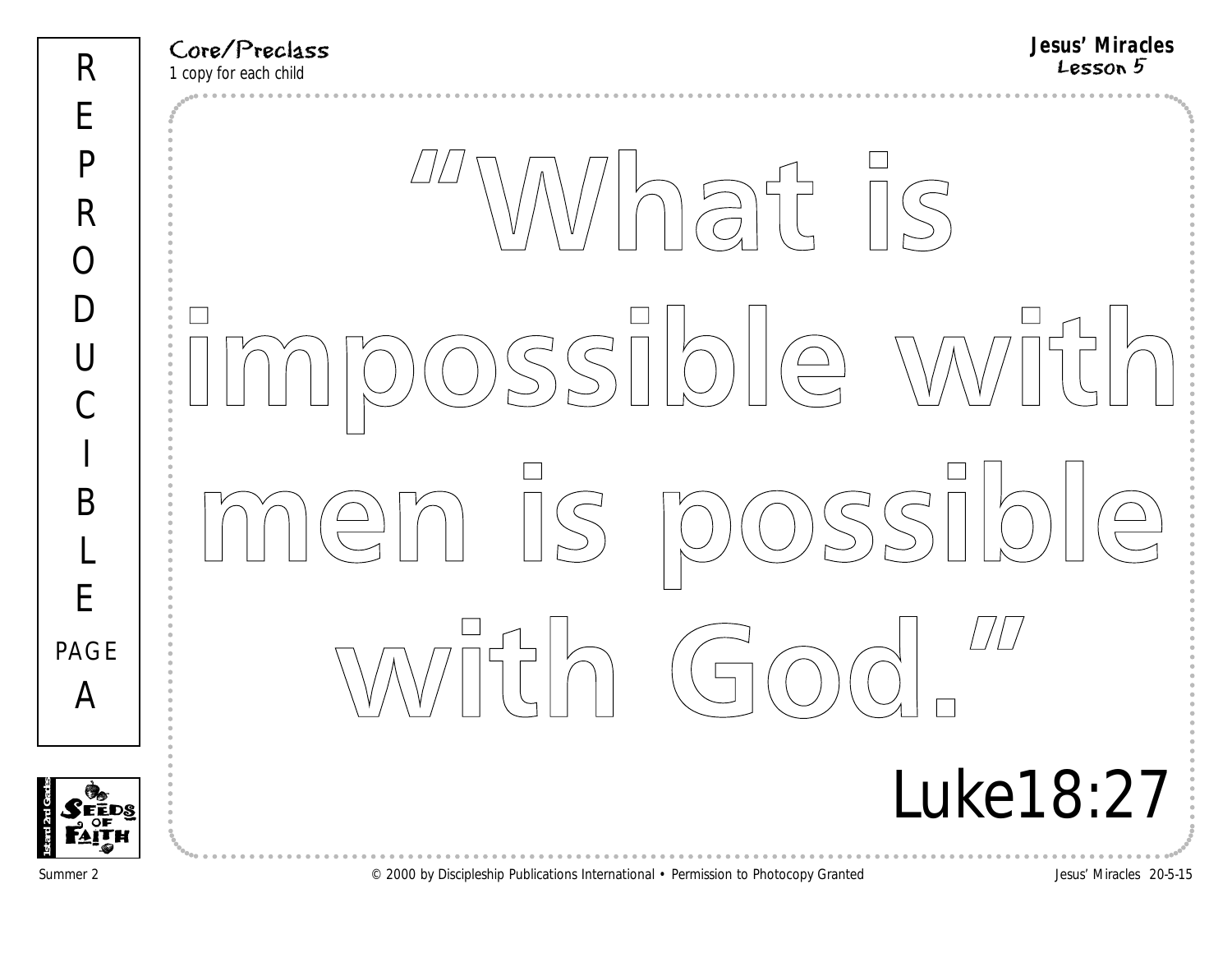

**1st and 2nd Grades**

Summer 2 COOD by Discipleship Publications International • Permission to Photocopy Granted Jesus' Miracles 20-5-16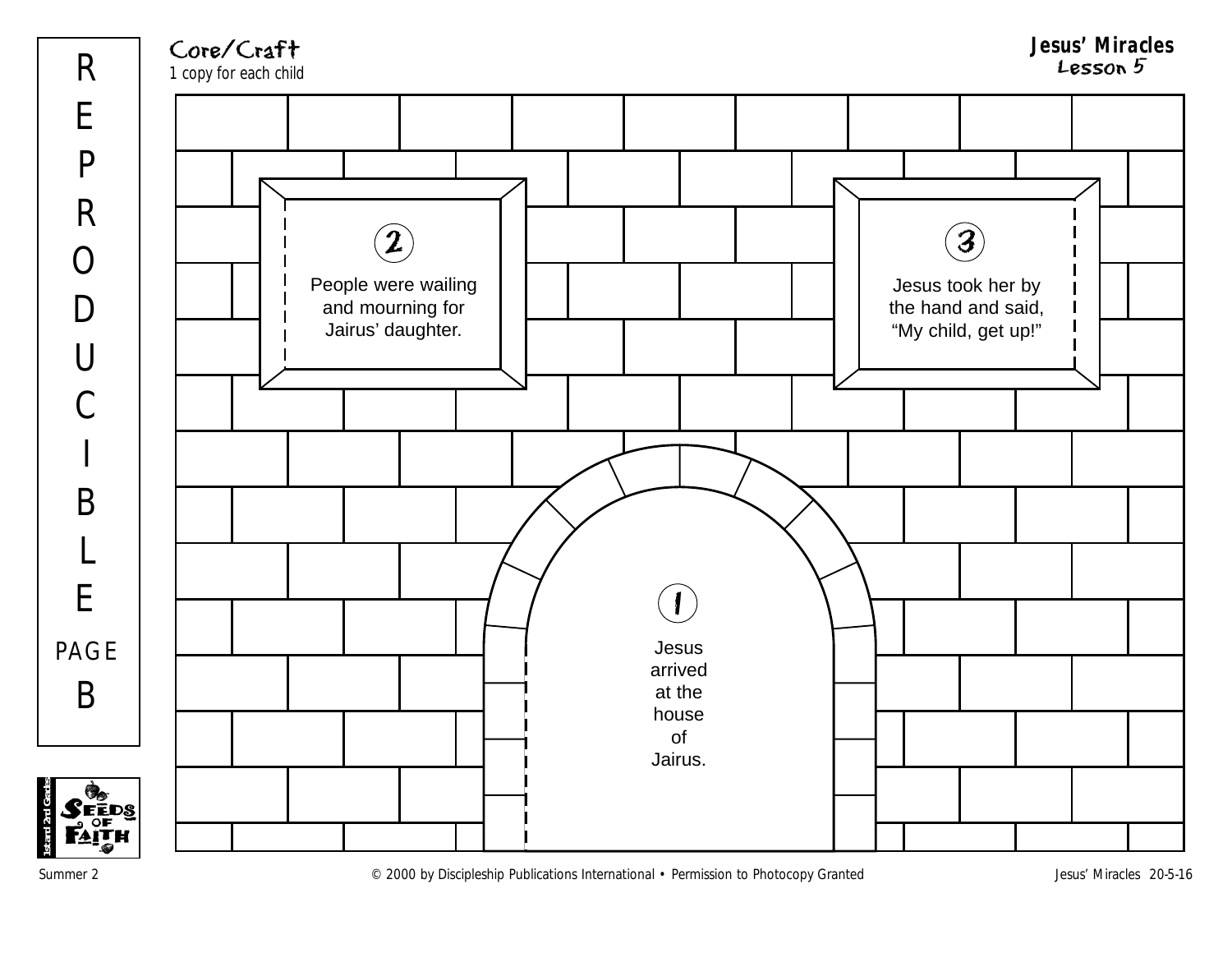Supplement/Preclass 1 copy for each child

**Jesus' Miracles** Lesson 5



bookmark

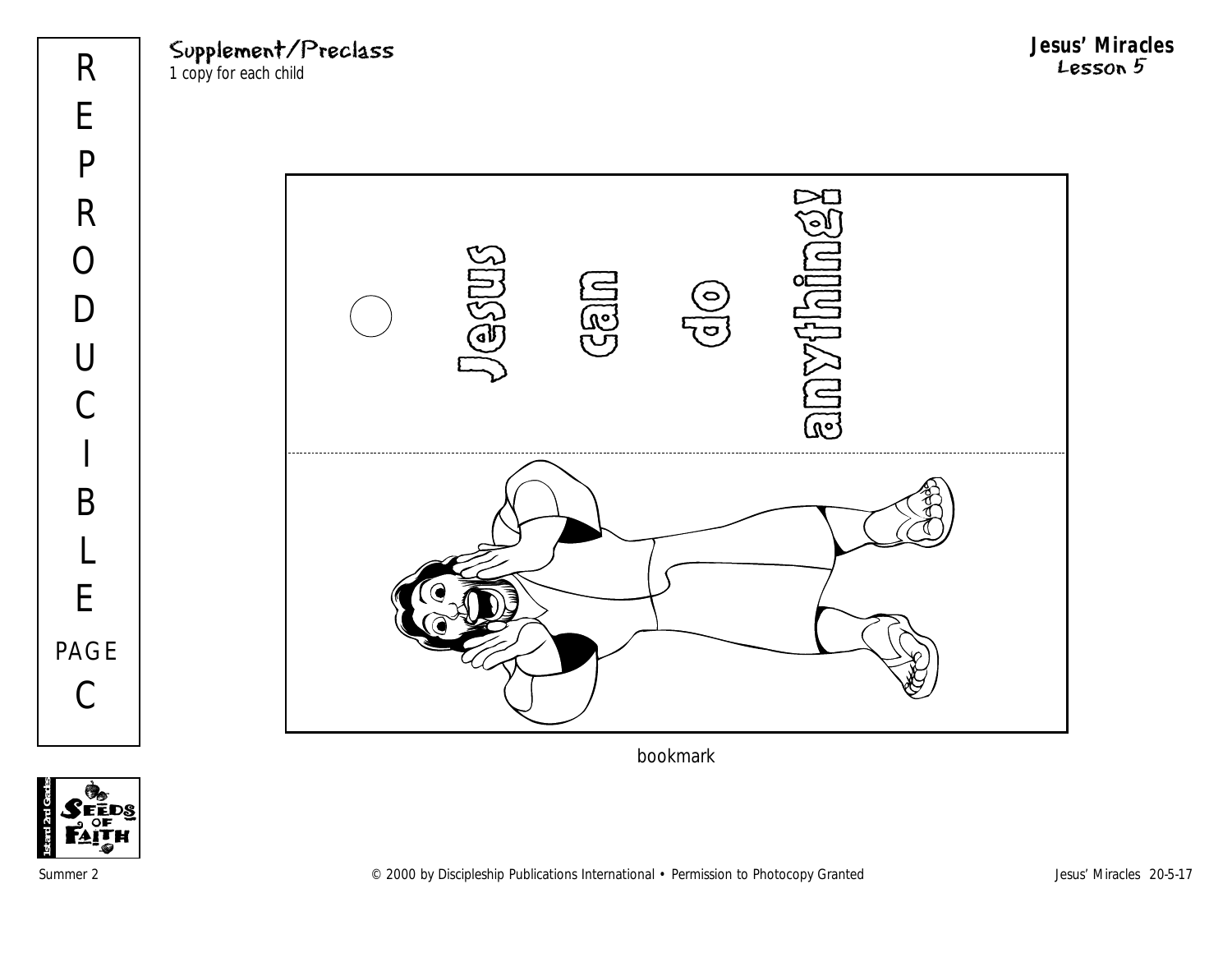Supplement/Life Application 1 copy for each child **Jesus' Miracles** Lesson 5 Jesus said to Jairus, "Don't be afraid; just believe."



Summer 2 **Examples 2000 and CONFEDUAL CONFEDUAL CONFEDUAL** Permission to Photocopy Granted Jesus' Miracles 20-5-18